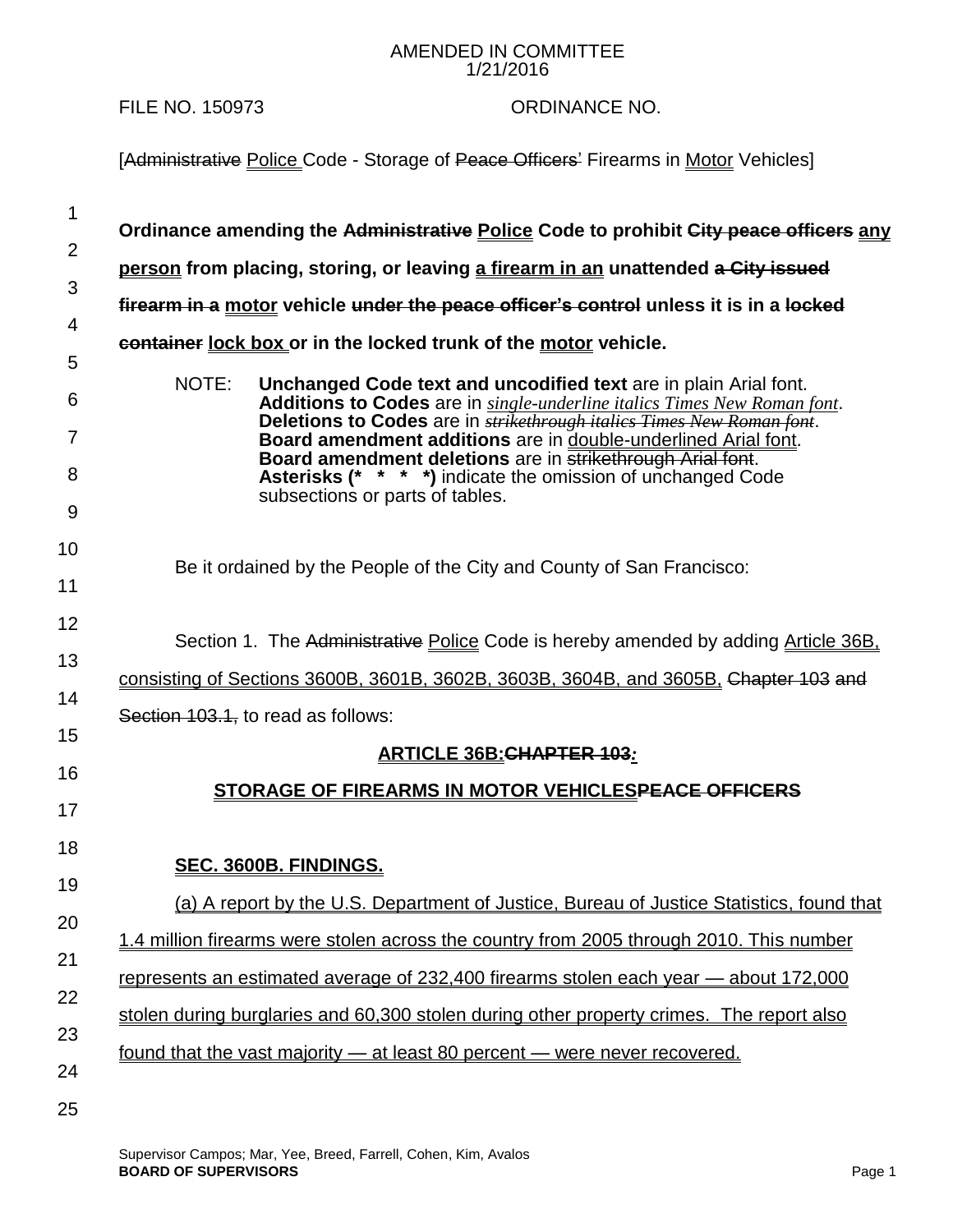| 1              | (b) Auto burglaries in dense urban areas are on the rise, and San Francisco has seen         |
|----------------|----------------------------------------------------------------------------------------------|
| $\overline{2}$ | an absolute explosion of auto burglaries. According to the San Francisco Police Department's |
| 3              | crime data, an alarming 47 percent spike in San Francisco car burglaries has occurred in the |
| $\overline{4}$ | first half of this year. From the beginning of January through the end of June of 2015 there |
| 5              | have been 11,917 reported vehicle burglaries in the City and County of San Francisco. That   |
| 6              | same number during the same time period escalated 62 percent from 2013. And it has           |
| $\overline{7}$ | skyrocketed to 171 percent from 2010, a year that saw 4,396 reported vehicle burglaries      |
| 8              | between January and the end of June.                                                         |
| 9              | (c) Recently, auto burglaries in the San Francisco Bay Area have resulted in the theft of    |
| 10             | firearms from vehicles. In July, a San Francisco resident was killed by someone using a      |
| 11             | handgun stolen four days earlier from a federal agent's car in downtown San Francisco. In    |
| 12             | August, a firearm was stolen from the UC Berkeley Police Chief's vehicle at Point Isabel     |
| 13             | Regional Shoreline in Richmond, California. In October of 2015, a gun was stolen from a      |
| 14             | California Highway Patrol officer's vehicle in the South of Market area of San Francisco. In |
| 15             | the same month, three individuals were charged with murdering a woman in Golden Gate         |
| 16             | Park and a second victim in Marin using a handgun stolen from a car at Fisherman's Wharf.    |
| 17             | In late October, police officials recovered two stolen guns from cars in the home of a       |
| 18             | suspected serial auto burglar.                                                               |
| 19             | (d) These recent auto burglaries resulting in the theft of firearms have been from           |
| 20             | unattended vehicles. The City and County of San Francisco finds that it has a strong local   |
| 21             | interest in preventing the theft of firearms from unattended vehicles and that requiring     |
| 22             | reasonable measures to secure firearms left in attended vehicles will reduce gun thefts and  |
| 23             | prevent guns from falling into the hands of criminals.                                       |
| 24             |                                                                                              |
| 25             |                                                                                              |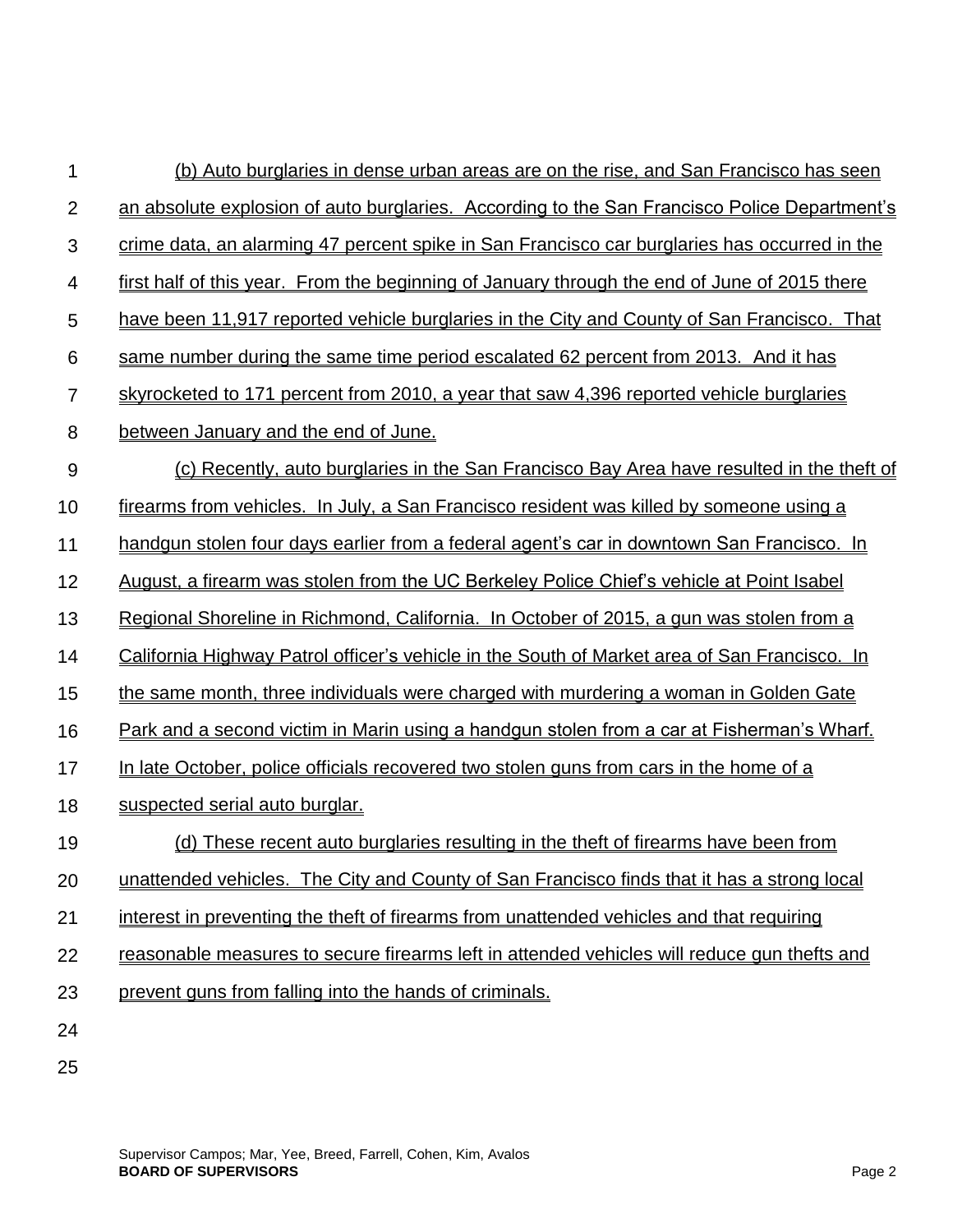| 1              | SEC. 3601B. DEFINITIONS.                                                                          |
|----------------|---------------------------------------------------------------------------------------------------|
| $\overline{2}$ | "Firearm" means a Firearm as defined in California Penal Code section 12001, as                   |
| 3              | amended from time to time.                                                                        |
| 4              | "Lock box" means a container that is listed on the California Department of Justice               |
| 5              | Bureau of Firearms roster of approved firearm safety devices.                                     |
| 6              | "Motor Vehicle" means a vehicle as defined in California Vehicle Code section 415, as             |
| 7              | amended from time to time.                                                                        |
| 8              | "Trunk" means a fully enclosed compartment that is separate from the main cabin of                |
| 9              | the Motor Vehicle.                                                                                |
| 10             | "Unattended" means that a person aged 18 or over is not present in the Motor Vehicle.             |
| 11             | SEC. 103.1. STORAGE OF CITY-ISSUED PEACE OFFICER FIREARMS IN                                      |
| 12             | <b>PRIVATE VEHICLES.</b>                                                                          |
| 13             | SEC. 3602B. STORAGE OF FIREARMS IN MOTOR VEHICLES.                                                |
| 14             | (a) A peace officer employed by the City and County of San Francisco may not place,               |
| 15             | store, or leave unattended a City-issued firearm in any vehicle that is under the peace officer's |
| 16             | control or direction, except the firearm may be placed:                                           |
| 17             | (a) No person may place, store, or leave a Firearm in an unattended Motor Vehicle                 |
| 18             | unless the Firearm is stored:                                                                     |
| 19             | $(1)$ In a locked container in the trunk of the vehicle as defined in California                  |
| 20             | Penal Code section 16850, as amended from time to time; or                                        |
| 21             | $(2)$ In a trunk that is fully enclosed with a compartment that is separate from the              |
| 22             | main cabin of the vehicle and locked by a secure locking device as defined in California Penal    |
| 23             | Code section 16860, as amended from time to time.                                                 |
| 24             | (1) in a locked Trunk of a Motor Vehicle, provided that the automatic Trunk                       |
| 25             | release in the main cabin of the Motor Vehicle is disabled; or                                    |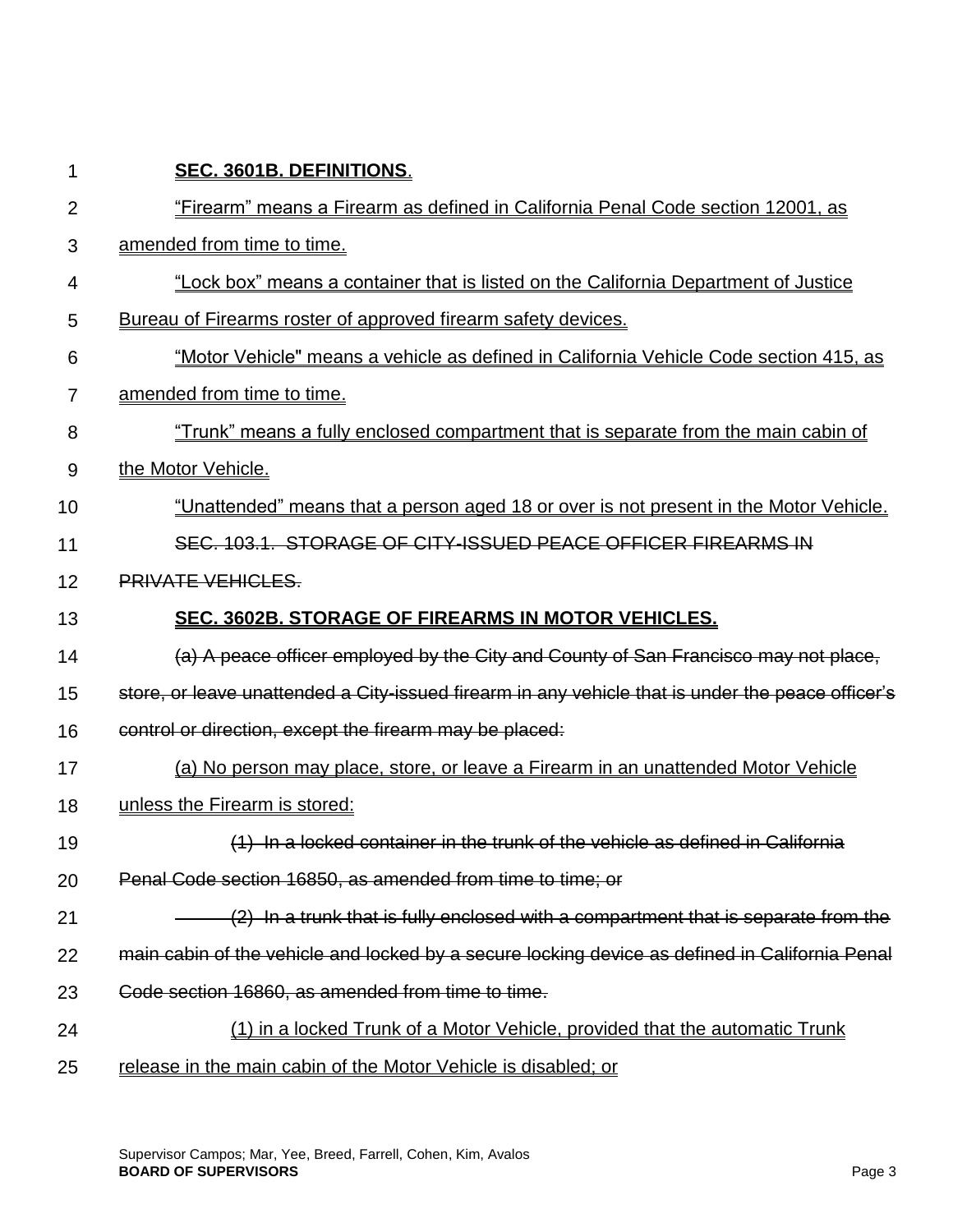| 1              | (2) in a Lock Box that is permanently affixed to the Trunk of a Motor Vehicle.                     |
|----------------|----------------------------------------------------------------------------------------------------|
| $\overline{2}$ | provided that the Lock Box is locked; or                                                           |
| $\mathfrak{S}$ | (3) for Motor Vehicles with four or more wheels and lacking a Trunk, in a Lock                     |
| 4              | Box that is permanently affixed to the Motor Vehicle and underneath a seat, or covered, or         |
| 5              | otherwise outside the view of the public, provided that the Lock Box is locked; or                 |
| 6              | (4) for Motor Vehicles with fewer than four wheels, in a Lock Box that is                          |
| $\overline{7}$ | permanently affixed to the Motor Vehicle, provided that the Lock Box is locked.                    |
| 8              | (b) This requirement applies to privately-owned vehicles and is in no way intended to              |
| 9              | conflict with the applicable City department's rules governing the storage of firearms in City-    |
| 10             | owned vehicles or vehicles under their control. To the extent there is a conflict between the      |
| 11             | laws or rules, the more stringent requirement shall govern.                                        |
| 12             | (b) Notwithstanding subsections (a)(1), (a)(2), (a)(3), and (a)(4) no person may place,            |
| 13             | store, or leave a Firearm overnight in an unattended Motor Vehicle.                                |
| 14             | (c) This Article 36B section is not intended to conflict with applicable State or federal law, if  |
| 15             | any.                                                                                               |
| 16             | $(d)$ This Article 36B is intended to apply to all Motor Vehicles within the City and County       |
| 17             | of San Francisco. Notwithstanding the foregoing sentence, nothing in this Article 36B shall        |
| 18             | apply to on-duty peace officers employed by jurisdictions other than the City and County of        |
| 19             | San Francisco or to federal officers or military personnel who are acting within the scope of      |
| 20             | their authority and discharging their official duties. To the extent this Article conflicts with a |
| 21             | City department's rules governing the storage of firearms in City-owned Motor Vehicles or          |
| 22             | other Motor Vehicles under the department's control, the more stringent requirement shall          |
| 23             | govern. Any peace officer employed by City and County of San Francisco is exempt from the          |
| 24             | requirements of this Article provided that the officer's employing department has a policy         |
| 25             | regulating the storage of firearms for both on and off duty conduct by the officer.                |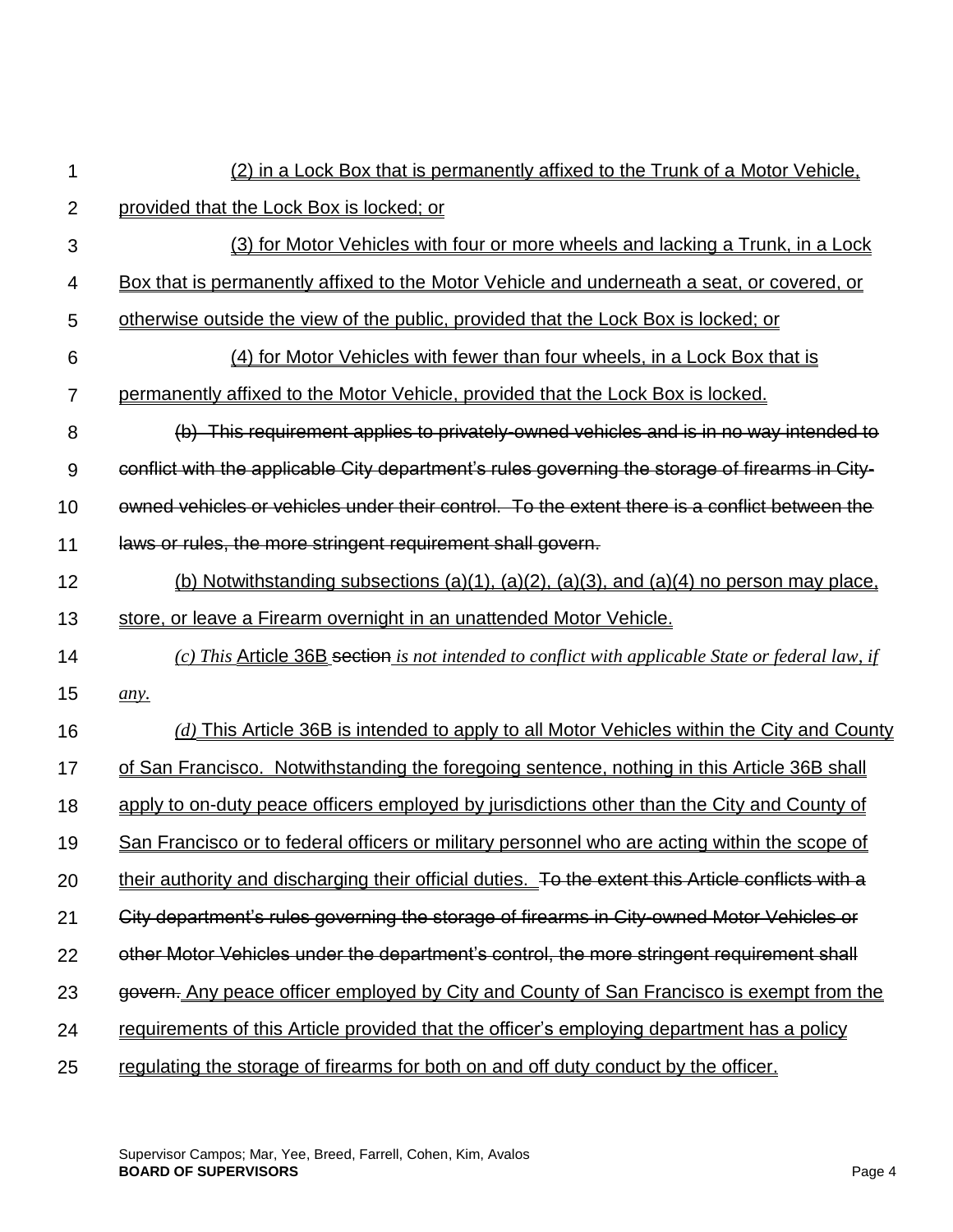| 1                | SEC. 3603B. PENALTY.                                                                                                                                                                                                                                                                                                                                                                                                                                                                                                       |
|------------------|----------------------------------------------------------------------------------------------------------------------------------------------------------------------------------------------------------------------------------------------------------------------------------------------------------------------------------------------------------------------------------------------------------------------------------------------------------------------------------------------------------------------------|
| $\overline{2}$   | Every violation of Section 3602B shall constitute a misdemeanor and shall be                                                                                                                                                                                                                                                                                                                                                                                                                                               |
| 3                | punishable by a fine not to exceed \$10,000 or by imprisonment in the county jail not to exceed                                                                                                                                                                                                                                                                                                                                                                                                                            |
| 4                | six months, or by both.                                                                                                                                                                                                                                                                                                                                                                                                                                                                                                    |
| 5                | SEC. 3604B. PROMOTION OF GENERAL WELFARE.                                                                                                                                                                                                                                                                                                                                                                                                                                                                                  |
| 6                | In enacting and implementing Article 36Bthis Section 103.1, the City is assuming an                                                                                                                                                                                                                                                                                                                                                                                                                                        |
| $\overline{7}$   | undertaking only to promote the general welfare. It is not assuming, nor is it imposing on its officers                                                                                                                                                                                                                                                                                                                                                                                                                    |
| 8                | and employees, an obligation for breach of which it is liable in money damages to any person who                                                                                                                                                                                                                                                                                                                                                                                                                           |
| $\boldsymbol{9}$ | claims that such breach proximately caused injury.                                                                                                                                                                                                                                                                                                                                                                                                                                                                         |
| 10               | SEC. 3605B. SEVERABILITY.                                                                                                                                                                                                                                                                                                                                                                                                                                                                                                  |
| 11               | It is the intention of the City and County of San Francisco that all persons within San                                                                                                                                                                                                                                                                                                                                                                                                                                    |
| 12               | Francisco be subject to Article 36B while in San Francisco. This Article or portion thereof                                                                                                                                                                                                                                                                                                                                                                                                                                |
| 13               | shall not apply to anyone subject to the criminal prosecution under state law for the same                                                                                                                                                                                                                                                                                                                                                                                                                                 |
| 14               | conduct. If a court determines that this Article or any portion thereof may not be applied to a                                                                                                                                                                                                                                                                                                                                                                                                                            |
| 15               | particular class of persons, it is the intention of the City and County of San Francisco that                                                                                                                                                                                                                                                                                                                                                                                                                              |
| 16               | applicability of the Article or portion thereof to those persons shall be severed from the                                                                                                                                                                                                                                                                                                                                                                                                                                 |
| 17               | remainder of this Article or other portions thereof, which shall continue to apply to other                                                                                                                                                                                                                                                                                                                                                                                                                                |
| 18               | persons.                                                                                                                                                                                                                                                                                                                                                                                                                                                                                                                   |
| 19               | //                                                                                                                                                                                                                                                                                                                                                                                                                                                                                                                         |
| 20               | //                                                                                                                                                                                                                                                                                                                                                                                                                                                                                                                         |
| 21               | $\sqrt{}$                                                                                                                                                                                                                                                                                                                                                                                                                                                                                                                  |
| 22               | $\sqrt{2}$                                                                                                                                                                                                                                                                                                                                                                                                                                                                                                                 |
| 23               | $\sqrt{2}$                                                                                                                                                                                                                                                                                                                                                                                                                                                                                                                 |
| 24               | $\sqrt{2}$                                                                                                                                                                                                                                                                                                                                                                                                                                                                                                                 |
| 25               | $\mathcal{U}% _{0}\left( t\right) \equiv\mathcal{U}_{0}\left( t\right) \equiv\mathcal{U}_{0}\left( t\right) \equiv\mathcal{U}_{0}\left( t\right) \equiv\mathcal{U}_{0}\left( t\right) \equiv\mathcal{U}_{0}\left( t\right) \equiv\mathcal{U}_{0}\left( t\right) \equiv\mathcal{U}_{0}\left( t\right) \equiv\mathcal{U}_{0}\left( t\right) \equiv\mathcal{U}_{0}\left( t\right) \equiv\mathcal{U}_{0}\left( t\right) \equiv\mathcal{U}_{0}\left( t\right) \equiv\mathcal{U}_{0}\left( t\right) \equiv\mathcal{U}_{0}\left($ |